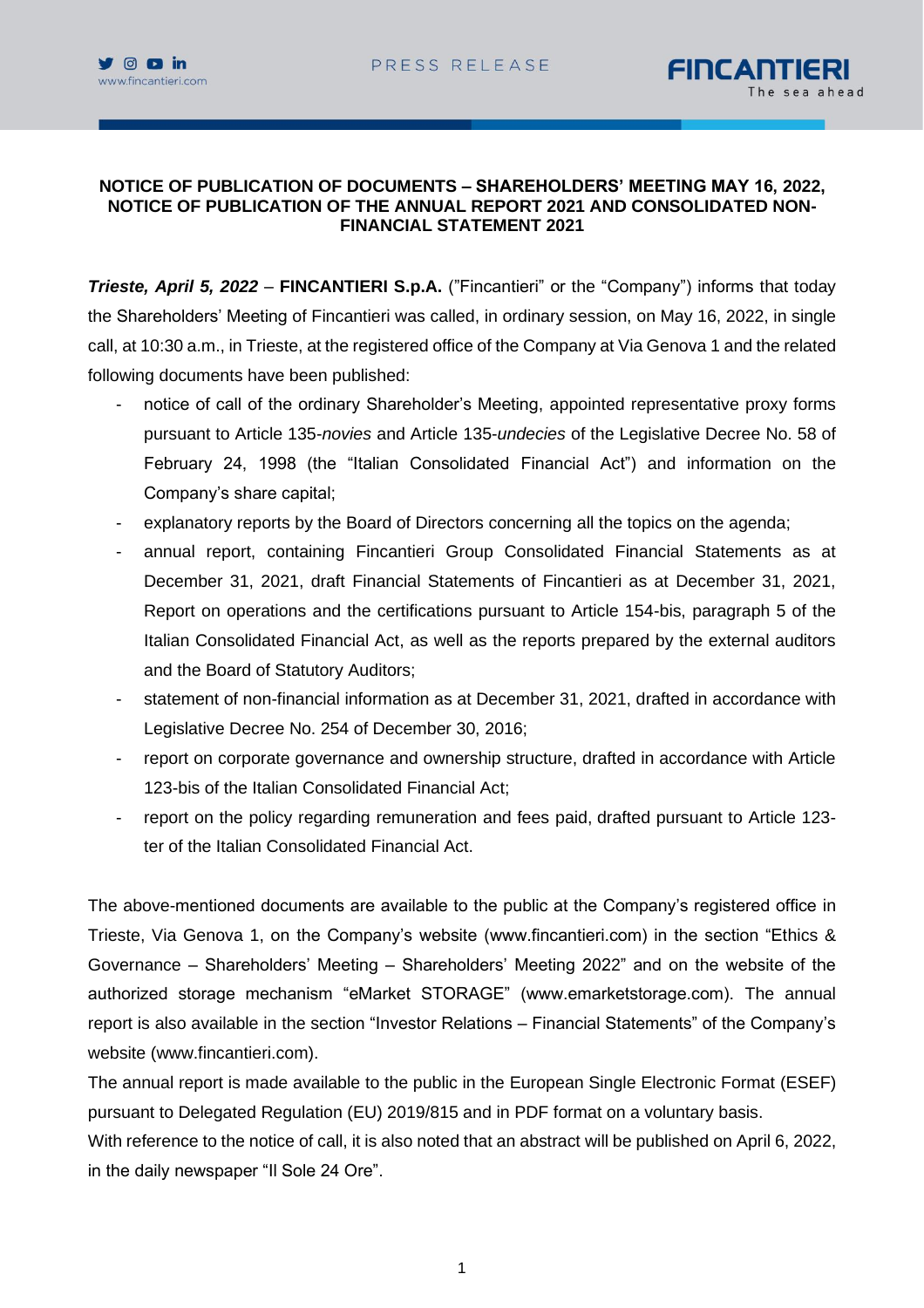

The Company also informs that the financial statements and/or summary schedules of Fincantieri's subsidiaries and affiliates pursuant to Article 2429, paragraphs 3 and 4 of the Italian Civil Code, as well as the financial statements of significant non-EU subsidiaries prepared pursuant to Article 15 of Consob "Market Regulations" No. 20249/2017, will be made available to the public in the manner and by the dates required by law.

The Company informs that, according to Article 84-bis of Consob Regulation No.11971/1999 (the "Issuers' Regulations"), the tables containing information on the implementation status of the Performance Share Plan 2016-2018, approved by the Shareholders' Meeting of May 19, 2017 and of the Performance Share Plan 2019-2021, approved by the Shareholders' Meeting of May 11, 2018, are published in the annex to this press release, drafted in accordance with diagram 7 of Annex 3A of the Issuers' Regulations. For information on the characteristics of the assigned instruments and on the Performance Share Plans as a whole, please refer to the relevant informative documents available on the Company's website (www.fincantieri.com) in the sections "Ethics & Governance – Shareholders' Meeting archive – Shareholders' Meeting 2017" and "Ethics & Governance – Shareholders' Meeting archive – Shareholders' Meeting 2018".

*Fincantieri is one of the world's largest shipbuilding groups, the only one active in all high-tech marine industry sectors. It is leader in the construction and transformation of cruise, naval and oil & gas and wind offshore vessels, as well as in the production of systems and component equipment, after-sales services and marine interiors solutions. Thanks to the expertise developed in the management of complex projects, the Group boasts first-class references in infrastructures, and is a reference player in digital technologies and cybersecurity, electronics and advanced systems. With over 230 years of history and more than 7,000 ships built, Fincantieri maintains its know-how, expertise and management centres in Italy, here employing 10,000 workers and creating around 90,000 jobs, which double worldwide thanks to a production network of 18 shipyards operating in four continents and with over 20,000 employees.*

\* \* \*

[www.fincantieri.com](http://www.fincantieri.com/)

\* \* \*

**FINCANTIERI** Press Office **Investor Relations** Tel. +39 040 3192473 Tel. +39 040 3192111

[press.office@fincantieri.it](mailto:press.office@fincantieri.it) investor.relations@fincantieri.it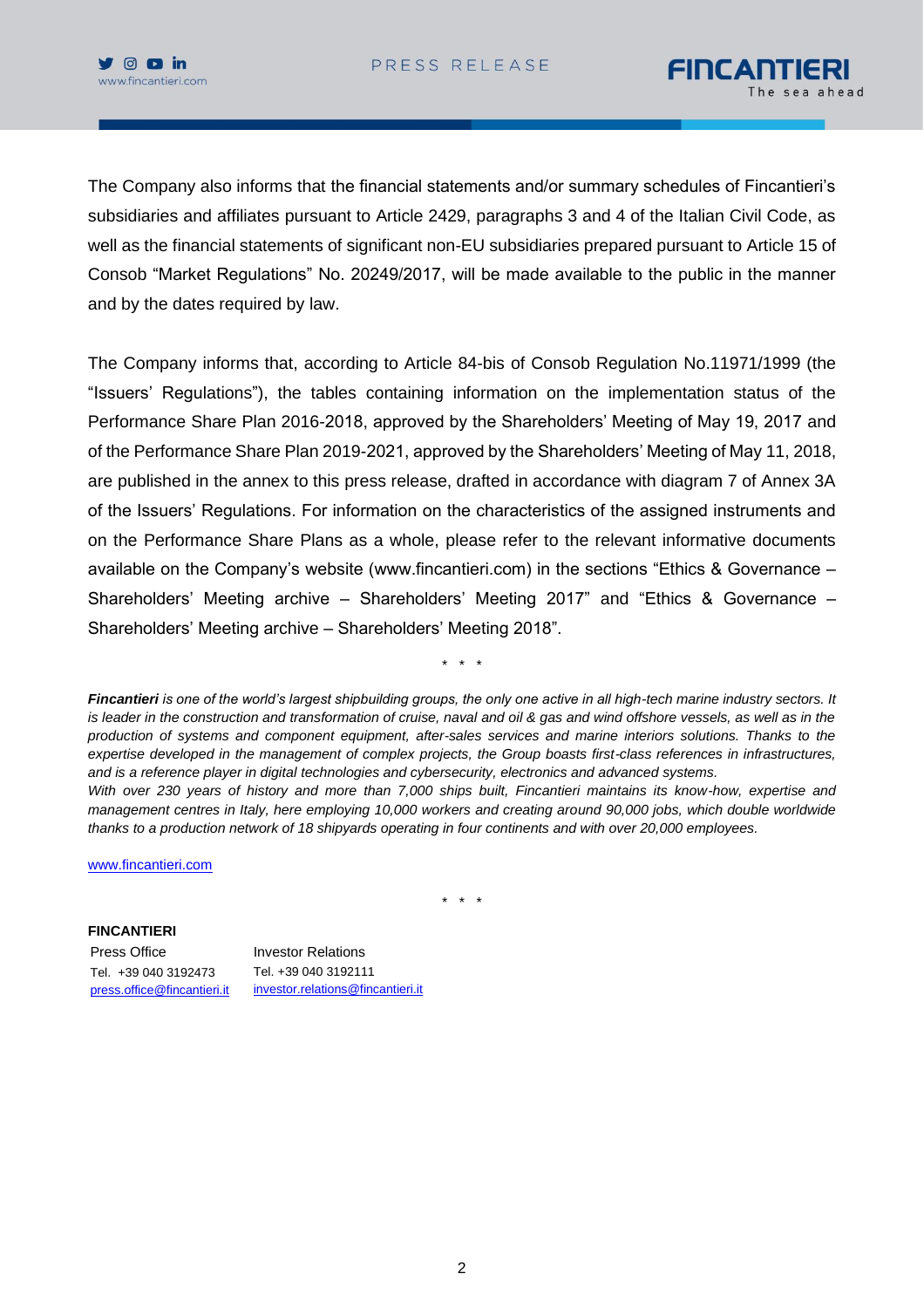(2) Pursuant to the Plan, the Vesting Period is the period that runs between the Entitlements Grant Date and the Date of Allotment of Shares to the Beneficiaries. That period is approximately three years but can be longer with reference to each Plan Cycle.

|                                                                       |                                                             |                                                           | <b>CHART1</b>                                                                                                                                                                                                               |                                                                       |                                                   |                          |                                       |                                      |                       |  |  |
|-----------------------------------------------------------------------|-------------------------------------------------------------|-----------------------------------------------------------|-----------------------------------------------------------------------------------------------------------------------------------------------------------------------------------------------------------------------------|-----------------------------------------------------------------------|---------------------------------------------------|--------------------------|---------------------------------------|--------------------------------------|-----------------------|--|--|
|                                                                       | Office                                                      |                                                           | Plan for the granting of shares free of charge - "Performance Share Plan 2016-2018" (1 <sup>st</sup> three-year Cycle 2016-2018, 2 <sup>nd</sup> three-year Cycle 2017-2019 and 3 <sup>rd</sup> three-year Cycle 2018-2020) |                                                                       |                                                   |                          |                                       |                                      |                       |  |  |
| Name and surname or<br>category                                       |                                                             |                                                           | Section 1                                                                                                                                                                                                                   |                                                                       |                                                   |                          |                                       |                                      |                       |  |  |
|                                                                       |                                                             |                                                           | Shares relating to the plans, valid and approved on the basis of previous shareholders' meetings' resolutions                                                                                                               |                                                                       |                                                   |                          |                                       |                                      |                       |  |  |
|                                                                       |                                                             | Date of the<br>Shareholders'<br>resolution <sup>(1)</sup> | <b>Type of financial</b><br>instrument                                                                                                                                                                                      | Number of shares held at<br>the end of the previous<br>financial year | <b>Maximum number of</b><br><b>Granted Shares</b> | <b>Grant Date</b>        | Share purchase<br>price if applicable | Market price on<br><b>Grant Date</b> | <b>Vesting Period</b> |  |  |
| Giuseppe Bono                                                         | <b>Chief Executive Officer</b><br><b>FINCANTIERI S.p.A.</b> | 19 May 2017                                               | FINCANTIERI S.p.A. shares                                                                                                                                                                                                   | 2,572,497                                                             | 2,909,305<br>1st CYCLE (2016-2018)                | 15 December 2016         | 0.928                                 | 0.4245                               | $- (2)$               |  |  |
|                                                                       |                                                             |                                                           |                                                                                                                                                                                                                             | 1,111,586                                                             | 1,190,132<br>2 <sup>nd</sup> CYCLE (2017-2019)    | 25 July 2017             | 0.6175                                | 1.0377                               | $- (2)$               |  |  |
|                                                                       |                                                             |                                                           |                                                                                                                                                                                                                             | 609,431                                                               | 919,788<br>3rd CYCLE (2018-2020)                  | 22 June 2018             | 0.754                                 | 1.3427                               | $-(2)$                |  |  |
| Fabio Gallia                                                          | <b>General Manager</b><br>FINCANTIERI S.p.A.                |                                                           |                                                                                                                                                                                                                             |                                                                       |                                                   |                          |                                       |                                      |                       |  |  |
|                                                                       |                                                             |                                                           |                                                                                                                                                                                                                             |                                                                       |                                                   | $\overline{\phantom{a}}$ | $\overline{\phantom{a}}$              | $\overline{\phantom{0}}$             |                       |  |  |
|                                                                       |                                                             |                                                           |                                                                                                                                                                                                                             |                                                                       |                                                   |                          | $\overline{\phantom{a}}$              |                                      |                       |  |  |
| 5 Executives with Strategic Responsibilities<br>in FINCANTIERI S.p.A. |                                                             | 19 May 2017                                               | FINCANTIERI S.p.A. shares                                                                                                                                                                                                   | 1,632,453                                                             | 1,340,007<br>1st CYCLE (2016-2018)                | 15 December 2016         | 0.928                                 | 0.4245                               | $- (2)$               |  |  |
| 8 Executives with Strategic Responsibilities<br>in FINCANTIERI S.p.A. |                                                             |                                                           |                                                                                                                                                                                                                             | 351,057                                                               | 1,078,520<br>2 <sup>nd</sup> CYCLE (2017-2019)    | 25 July 2017             | 0.6175                                | 1.0377                               | $- (2)$               |  |  |
| 8 Executives with Strategic Responsibilities<br>in FINCANTIERI S.p.A. |                                                             |                                                           |                                                                                                                                                                                                                             | 434,898                                                               | 978,784<br>3rd CYCLE (2018-2020)                  | 22 June 2018             | 0.754                                 | 1.3427                               | $- (2)$               |  |  |
| <b>7 Key Executives</b><br>in FINCANTIERI S.p.A.                      |                                                             | 19 May 2017                                               | FINCANTIERI S.p.A. shares                                                                                                                                                                                                   | 2,061,848                                                             | 1,818,359<br>1st CYCLE (2016-2018)                | 15 December 2016         | 0.928                                 | 0.4245                               | $- (2)$               |  |  |
| 14 Key Executives<br>in FINCANTIERI S.p.A.                            |                                                             |                                                           |                                                                                                                                                                                                                             | 785,057                                                               | 1,313,867<br>2 <sup>nd</sup> CICLO (2017-2019)    | 25 July 2017             | 0.6175                                | 1.0377                               | $- (2)$               |  |  |
| 14 Key Executives<br>in FINCANTIERI S.p.A.                            |                                                             |                                                           |                                                                                                                                                                                                                             | 706,694                                                               | 1,154,068<br>3rd CYCLE (2018-2020)                | 22 June 2018             | 0.754                                 | 1.3427                               | $- (2)$               |  |  |
| 33 Other key resources<br>in FINCANTIERI S.p.A.                       |                                                             | 19 May 2017                                               | FINCANTIERI S.p.A. shares                                                                                                                                                                                                   | 3,340,270                                                             | 5,201,453<br>1 <sup>st</sup> CYCLE (2016-2018)    | 15 December 2016         | 0.928                                 | 0.4245                               | $- (2)$               |  |  |
| 26 Other key resources<br>in FINCANTIERI S.p.A.                       |                                                             |                                                           |                                                                                                                                                                                                                             | 2,306,930                                                             | 1,552,761<br>2 <sup>nd</sup> CYCLE (2017-2019)    | 25 July 2017             | 0.6175                                | 1.0377                               | $- (2)$               |  |  |
| 26 Other key resources<br>in FINCANTIERI S.p.A.                       |                                                             |                                                           |                                                                                                                                                                                                                             | 859,800                                                               | 1,375,132<br>3rd CYCLE (2018-2020)                | 22 June 2018             | 0.754                                 | 1.3427                               | $- (2)$               |  |  |

 $\overline{1}$ <sup>(1)</sup> The date refers to the Shareholders' Meeting called to approve the Plan.